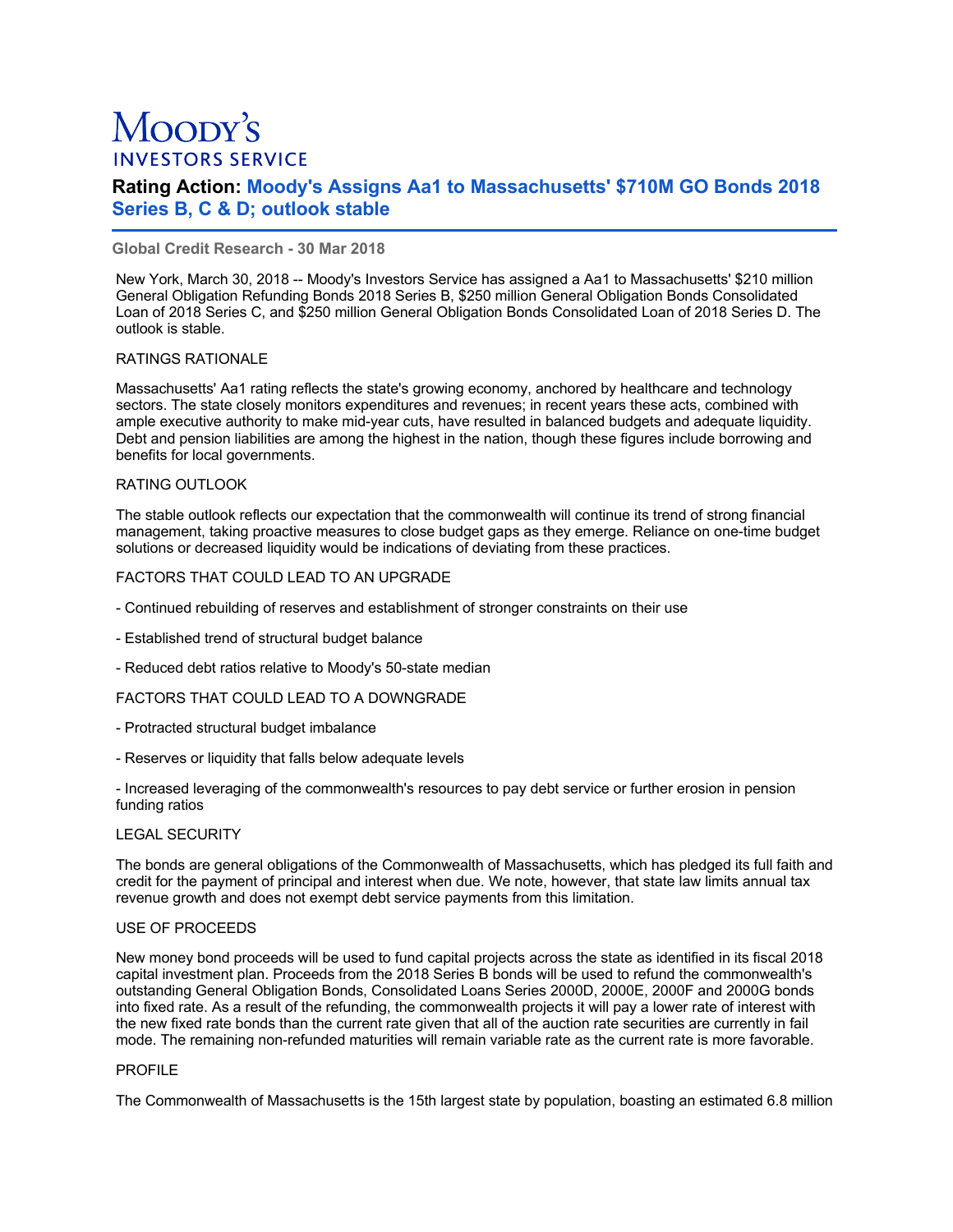residents in 2016. Its gross domestic product, reaching \$505.8 billion, ranks 11th among the states. Per capita income was 131.4% of the national average in 2016, the 2nd highest.

#### METHODOLOGY

The principal methodology used in these ratings was US States Rating Methodology published in April 2013. Please see the Rating Methodologies page on www.moodys.com for a copy of this methodology.

# REGULATORY DISCLOSURES

For ratings issued on a program, series or category/class of debt, this announcement provides certain regulatory disclosures in relation to each rating of a subsequently issued bond or note of the same series or category/class of debt or pursuant to a program for which the ratings are derived exclusively from existing ratings in accordance with Moody's rating practices. For ratings issued on a support provider, this announcement provides certain regulatory disclosures in relation to the credit rating action on the support provider and in relation to each particular credit rating action for securities that derive their credit ratings from the support provider's credit rating. For provisional ratings, this announcement provides certain regulatory disclosures in relation to the provisional rating assigned, and in relation to a definitive rating that may be assigned subsequent to the final issuance of the debt, in each case where the transaction structure and terms have not changed prior to the assignment of the definitive rating in a manner that would have affected the rating. For further information please see the ratings tab on the issuer/entity page for the respective issuer on www.moodys.com.

Regulatory disclosures contained in this press release apply to the credit rating and, if applicable, the related rating outlook or rating review.

Please see www.moodys.com for any updates on changes to the lead rating analyst and to the Moody's legal entity that has issued the rating.

Please see the ratings tab on the issuer/entity page on www.moodys.com for additional regulatory disclosures for each credit rating.

Genevieve Nolan Lead Analyst State Ratings Moody's Investors Service, Inc. 7 World Trade Center 250 Greenwich Street New York 10007 US JOURNALISTS: 1 212 553 0376 Client Service: 1 212 553 1653

Timothy Blake Additional Contact Municipal Supported Products JOURNALISTS: 1 212 553 0376 Client Service: 1 212 553 1653

Releasing Office: Moody's Investors Service, Inc. 250 Greenwich Street New York, NY 10007 U.S.A JOURNALISTS: 1 212 553 0376 Client Service: 1 212 553 1653



© 2018 Moody's Corporation, Moody's Investors Service, Inc., Moody's Analytics, Inc. and/or their licensors and affiliates (collectively, "MOODY'S"). All rights reserved.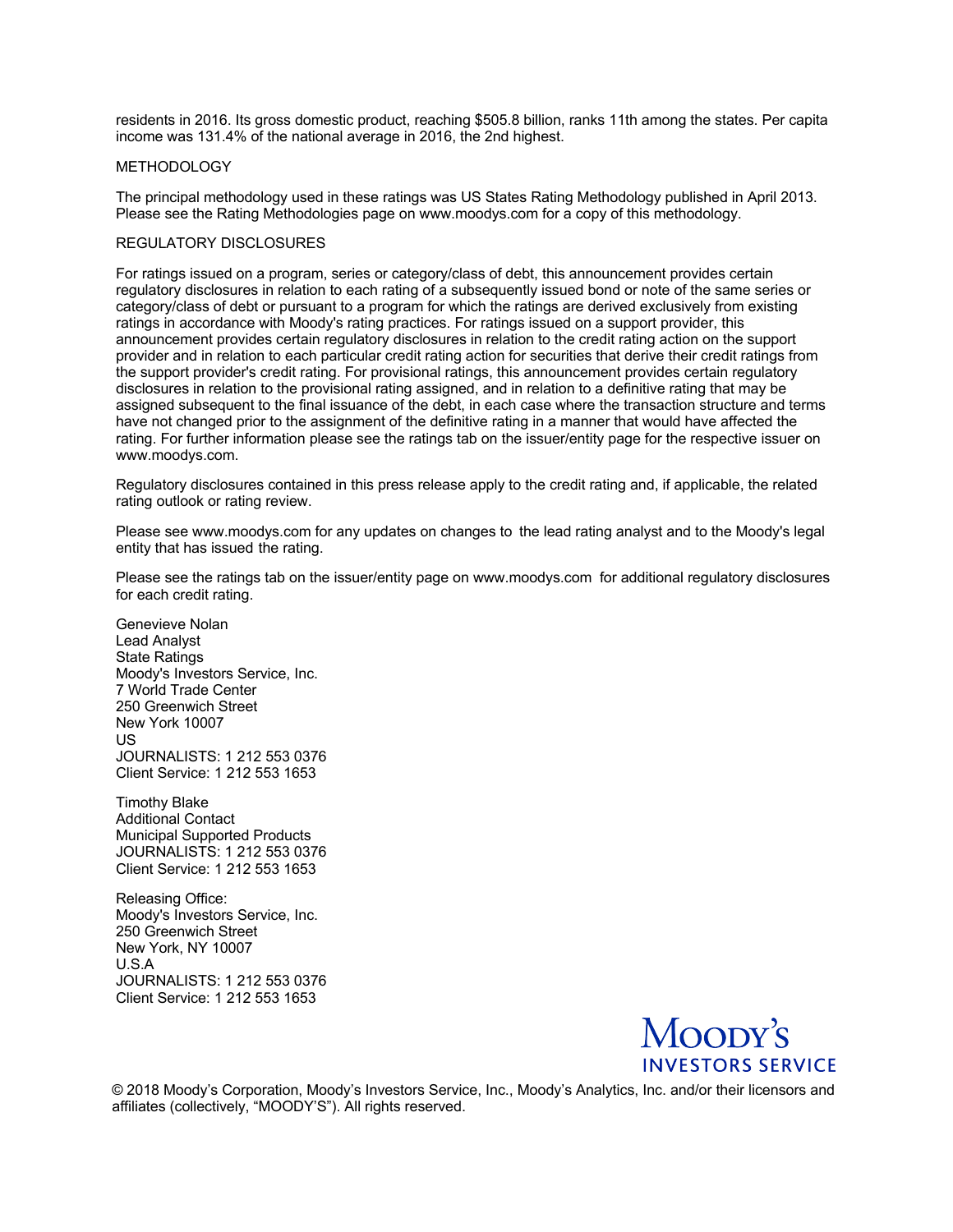**CREDIT RATINGS ISSUED BY MOODY'S INVESTORS SERVICE, INC. AND ITS RATINGS AFFILIATES ("MIS") ARE MOODY'S CURRENT OPINIONS OF THE RELATIVE FUTURE CREDIT RISK OF ENTITIES, CREDIT COMMITMENTS, OR DEBT OR DEBT-LIKE SECURITIES, AND MOODY'S PUBLICATIONS MAY INCLUDE MOODY'S CURRENT OPINIONS OF THE RELATIVE FUTURE CREDIT RISK OF ENTITIES, CREDIT COMMITMENTS, OR DEBT OR DEBT-LIKE SECURITIES. MOODY'S DEFINES CREDIT RISK AS THE RISK THAT AN ENTITY MAY NOT MEET ITS CONTRACTUAL, FINANCIAL OBLIGATIONS AS THEY COME DUE AND ANY ESTIMATED FINANCIAL LOSS IN THE EVENT OF DEFAULT. CREDIT RATINGS DO NOT ADDRESS ANY OTHER RISK, INCLUDING BUT NOT LIMITED TO: LIQUIDITY RISK, MARKET VALUE RISK, OR PRICE VOLATILITY. CREDIT RATINGS AND MOODY'S OPINIONS INCLUDED IN MOODY'S PUBLICATIONS ARE NOT STATEMENTS OF CURRENT OR HISTORICAL FACT. MOODY'S PUBLICATIONS MAY ALSO INCLUDE QUANTITATIVE MODEL-BASED ESTIMATES OF CREDIT RISK AND RELATED OPINIONS OR COMMENTARY PUBLISHED BY MOODY'S ANALYTICS, INC. CREDIT RATINGS AND MOODY'S PUBLICATIONS DO NOT CONSTITUTE OR PROVIDE INVESTMENT OR FINANCIAL ADVICE, AND CREDIT RATINGS AND MOODY'S PUBLICATIONS ARE NOT AND DO NOT PROVIDE RECOMMENDATIONS TO PURCHASE, SELL, OR HOLD PARTICULAR SECURITIES. NEITHER CREDIT RATINGS NOR MOODY'S PUBLICATIONS COMMENT ON THE SUITABILITY OF AN INVESTMENT FOR ANY PARTICULAR INVESTOR. MOODY'S ISSUES ITS CREDIT RATINGS AND PUBLISHES MOODY'S PUBLICATIONS WITH THE EXPECTATION AND UNDERSTANDING THAT EACH INVESTOR WILL, WITH DUE CARE, MAKE ITS OWN STUDY AND EVALUATION OF EACH SECURITY THAT IS UNDER CONSIDERATION FOR PURCHASE, HOLDING, OR SALE.**

MOODY'S CREDIT RATINGS AND MOODY'S PUBLICATIONS ARE NOT INTENDED FOR USE BY RETAIL INVESTORS AND IT WOULD BE RECKLESS AND INAPPROPRIATE FOR RETAIL INVESTORS TO USE MOODY'S CREDIT RATINGS OR MOODY'S PUBLICATIONS WHEN MAKING AN INVESTMENT DECISION. IF IN DOUBT YOU SHOULD CONTACT YOUR FINANCIAL OR OTHER PROFESSIONAL ADVISER.

ALL INFORMATION CONTAINED HEREIN IS PROTECTED BY LAW, INCLUDING BUT NOT LIMITED TO, COPYRIGHT LAW, AND NONE OF SUCH INFORMATION MAY BE COPIED OR OTHERWISE REPRODUCED, REPACKAGED, FURTHER TRANSMITTED, TRANSFERRED, DISSEMINATED, REDISTRIBUTED OR RESOLD, OR STORED FOR SUBSEQUENT USE FOR ANY SUCH PURPOSE, IN WHOLE OR IN PART, IN ANY FORM OR MANNER OR BY ANY MEANS WHATSOEVER, BY ANY PERSON WITHOUT MOODY'S PRIOR WRITTEN CONSENT.

CREDIT RATINGS AND MOODY'S PUBLICATIONS ARE NOT INTENDED FOR USE BY ANY PERSON AS A BENCHMARK AS THAT TERM IS DEFINED FOR REGULATORY PURPOSES AND MUST NOT BE USED IN ANY WAY THAT COULD RESULT IN THEM BEING CONSIDERED A BENCHMARK.

All information contained herein is obtained by MOODY'S from sources believed by it to be accurate and reliable. Because of the possibility of human or mechanical error as well as other factors, however, all information contained herein is provided "AS IS" without warranty of any kind. MOODY'S adopts all necessary measures so that the information it uses in assigning a credit rating is of sufficient quality and from sources MOODY'S considers to be reliable including, when appropriate, independent third-party sources. However, MOODY'S is not an auditor and cannot in every instance independently verify or validate information received in the rating process or in preparing the Moody's publications.

To the extent permitted by law, MOODY'S and its directors, officers, employees, agents, representatives, licensors and suppliers disclaim liability to any person or entity for any indirect, special, consequential, or incidental losses or damages whatsoever arising from or in connection with the information contained herein or the use of or inability to use any such information, even if MOODY'S or any of its directors, officers, employees, agents, representatives, licensors or suppliers is advised in advance of the possibility of such losses or damages, including but not limited to: (a) any loss of present or prospective profits or (b) any loss or damage arising where the relevant financial instrument is not the subject of a particular credit rating assigned by MOODY'S.

To the extent permitted by law, MOODY'S and its directors, officers, employees, agents, representatives, licensors and suppliers disclaim liability for any direct or compensatory losses or damages caused to any